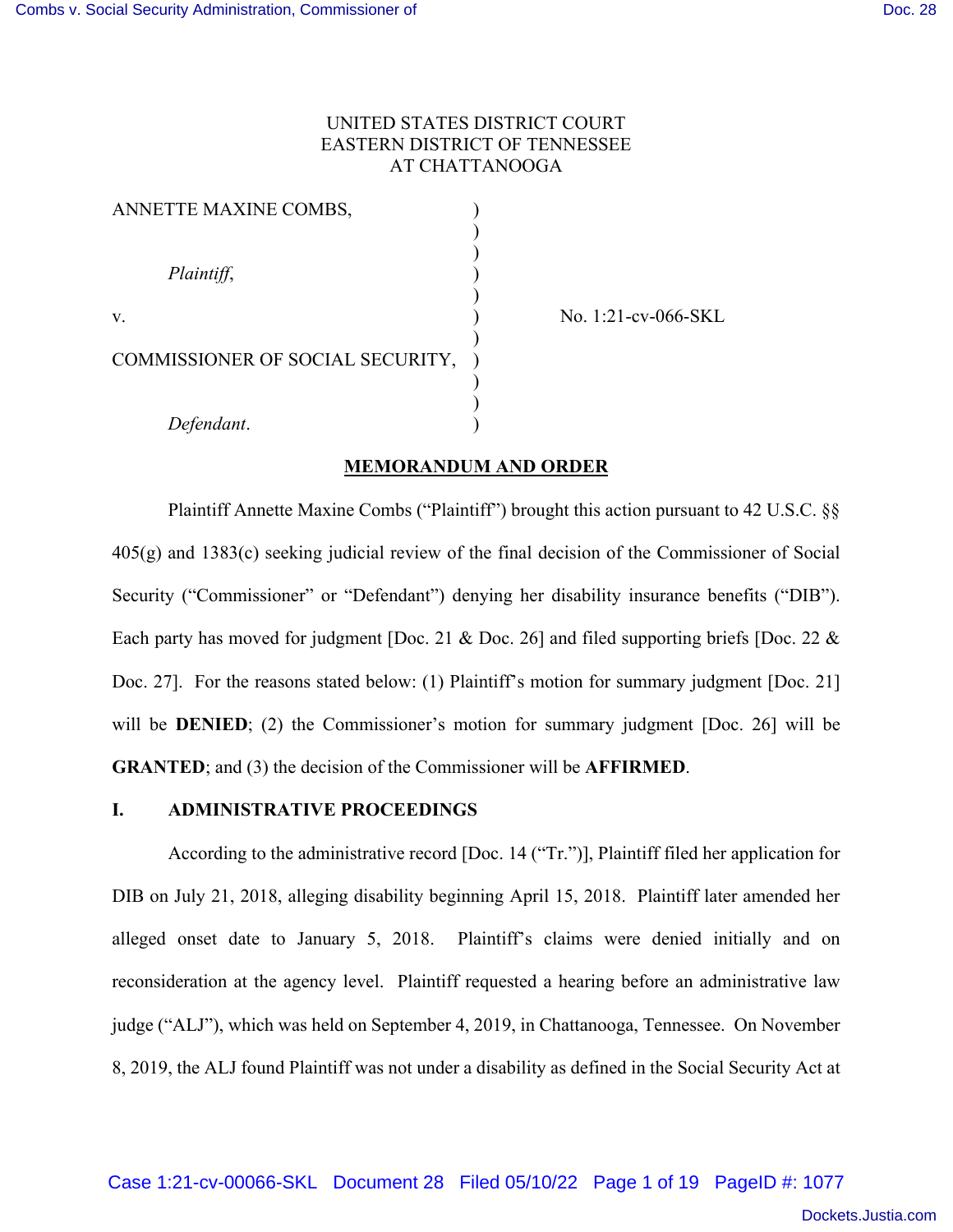any time from the amended alleged onset date through the date of the ALJ's decision. The Appeals Council denied Plaintiff's request for review, making the ALJ's decision the final decision of the Commissioner. Plaintiff timely filed the instant action.

## **II. FACTUAL BACKGROUND**

#### **A. Education and Employment Background**

Plaintiff was born January 22, 1972 (Tr. 36), making her 45 years old on the amended alleged onset date, which is considered a "younger person." 20 C.F.R.  $\&$  404.1563(c). She has a high school education and is able to communicate in English (Tr. 39). She has past relevant work as an accounts payable/receivable clerk, an insurance clerk, and an office manager. These are all considered skilled jobs, and they are all performed at the sedentary exertional level.

#### **B. Medical Records**

In her June 2018 Disability Report, Plaintiff alleged disability due to nerve pain, chronic fatigue, depression, "NASH" (non-alcoholic fatty liver disease), Epstein-Barr virus ("EBV"), arrhythmia, erythromelalgia, psoriasis, insomnia, and arthritis (Tr. 184). While there is no need to summarize all of the medical records herein, the relevant records have been reviewed.

## **C. Hearing Testimony**

 At the hearing before the ALJ on September 4, 2019, Plaintiff and a vocational expert ("VE") testified. Plaintiff was represented by counsel at the hearing. The Court has carefully reviewed the transcript of the hearing (Tr. 31-57).

## **III. ELIGIBILITY AND THE ALJ'S FINDINGS**

#### **A. Eligibility**

 "The Social Security Act defines a disability as the 'inability to engage in any substantial gainful activity by reason of any medically determinable physical or mental impairment which can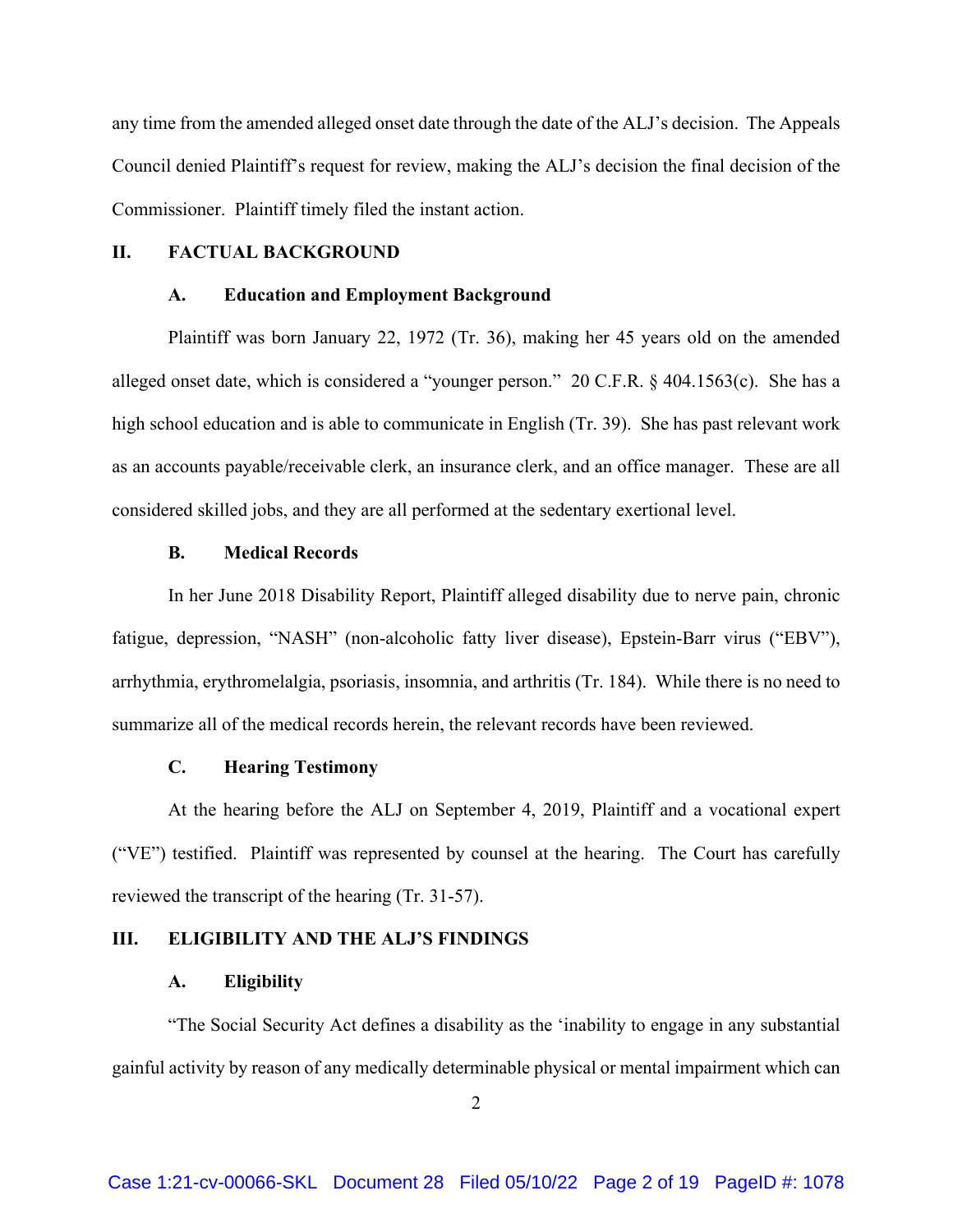be expected to result in death or which has lasted or can be expected to last for a continuous period of not less than 12 months.'" *Schmiedebusch v. Comm'r of Soc. Sec.*, 536 F. App'x 637, 646 (6th Cir. 2013) (quoting 42 U.S.C. § 423(d)(1)(A)); *see also Parks v. Soc. Sec. Admin.*, 413 F. App'x 856, 862 (6th Cir. 2011) (quoting 42 U.S.C. § 423(d)(1)(A)). A claimant is disabled "only if his physical or mental impairment or impairments are of such severity that he is not only unable to do his previous work, but cannot, considering his age, education, and work experience, engage in any other kind of substantial gainful work which exists in the national economy." *Parks*, 413 F. App'x at 862 (quoting 42 U.S.C. § 423(d)(2)(A)). The Social Security Administration ("SSA") determines eligibility for disability benefits by following a five-step process. 20 C.F.R. §  $404.1520(a)(4)(i-v)$ . The five-step process provides:

- 1) If the claimant is doing substantial gainful activity, the claimant is not disabled.
- 2) If the claimant does not have a severe medically determinable physical or mental impairment—i.e., an impairment that significantly limits his or her physical or mental ability to do basic work activities—the claimant is not disabled.
- 3) If the claimant has a severe impairment(s) that meets or equals one of the listings in Appendix 1 to Subpart P of the regulations and meets the duration requirement, the claimant is disabled.
- 4) If the claimant's impairment does not prevent him or her from doing his or her past relevant work, the claimant is not disabled.
- 5) If the claimant can make an adjustment to other work, the claimant is not disabled.

*Rabbers v. Comm'r of Soc. Sec.*, 582 F.3d 647, 652 (6th Cir. 2009) (citations omitted). The claimant bears the burden to show the extent of their impairments, but at step five, the Commissioner bears the burden to show that, notwithstanding those impairments, there are jobs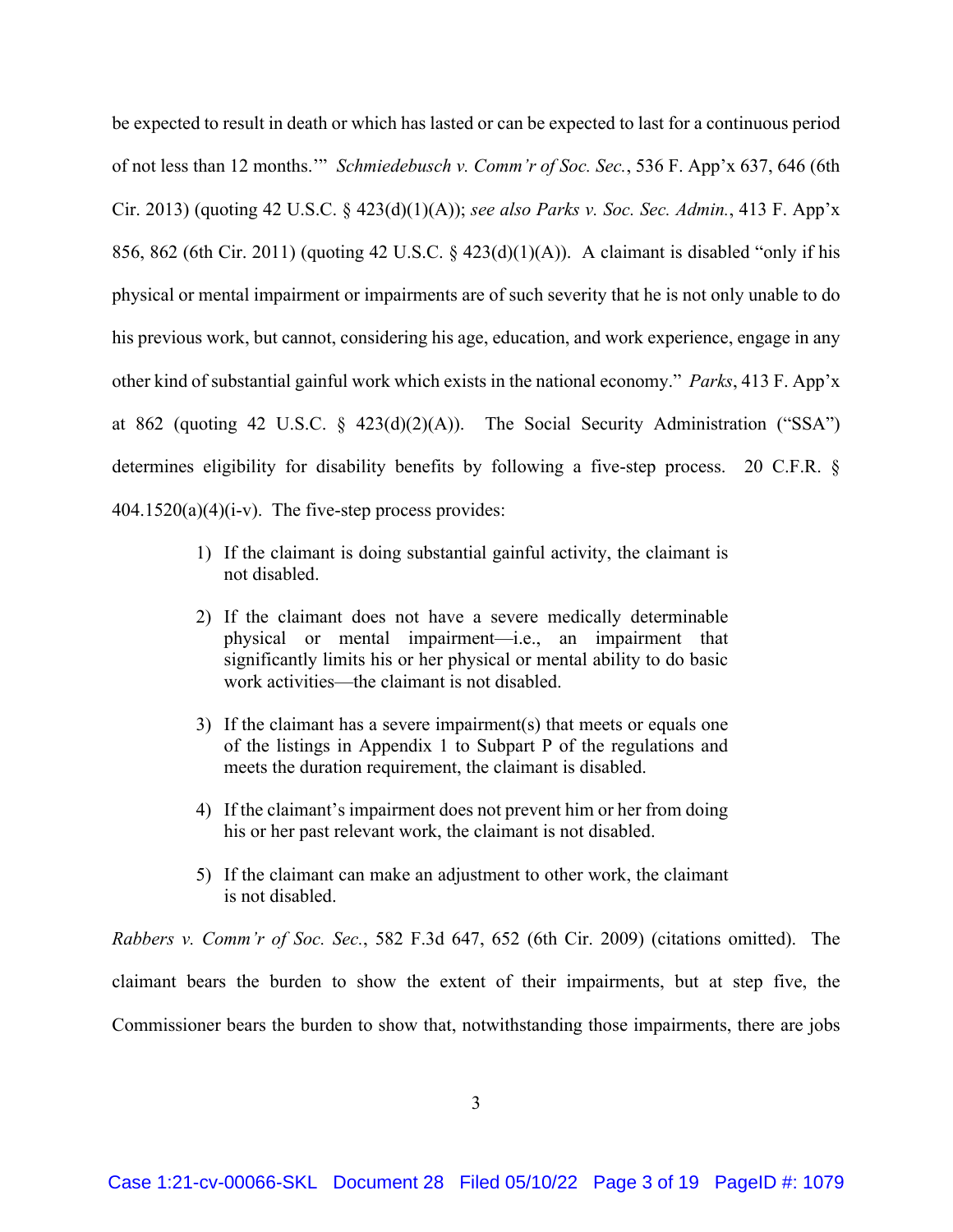the claimant is capable of performing. *See Ealy v. Comm'r of Soc. Sec.*, 594 F.3d 504, 512-13 (6th Cir. 2010) (citations omitted).

## **B. The ALJ's Findings**

The ALJ found Plaintiff met the insured status requirements through December 31, 2022. At step one of the five-step process, the ALJ found Plaintiff had not engaged in substantial gainful activity since her amended alleged onset of disability date, January 5, 2018. At step two, the ALJ found Plaintiff had the following severe impairments: (1) bilateral carpal tunnel syndrome ("CTS") status post right release, (2) obstructive sleep apnea, (3) mild intermittent asthma, (4) obesity, (5) lumbar spine degenerative disc disease, and (6) fibromyalgia. The ALJ also found Plaintiff had the following nonsevere medically determinable impairments: (1) gastroesophageal reflux disease, (2) iron deficiency anemia, (3) hypothyroidism, (4) vitamin D deficiency, (5) hepatic steatosis, (6) hyperlipidemia, (7) Factor V Leiden Mutation, (8) osteoarthritis, (9) arrhythmia, (10) migraine headaches, and (11) depression. Finally, the ALJ found Plaintiff's alleged erythromelalgia and psoriasis were not medically determinable impairments.

At step three, the ALJ found Plaintiff did not have an impairment or combination of impairments that meets or medically equals the severity of one of the listed impairments in 20 C.F.R. Part 404, Subpart P, Appendix 1. Next, the ALJ found Plaintiff had the residual functional capacity ("RFC") to perform light work as defined in 20 C.F.R. § 404.1567(b), with the following additional restrictions:

- She can stand and walk only up to four hours per eight-hour workday.
- She can sit up to six hours per eight-hour workday.
- She can frequently handle, finger, and feel with both hands.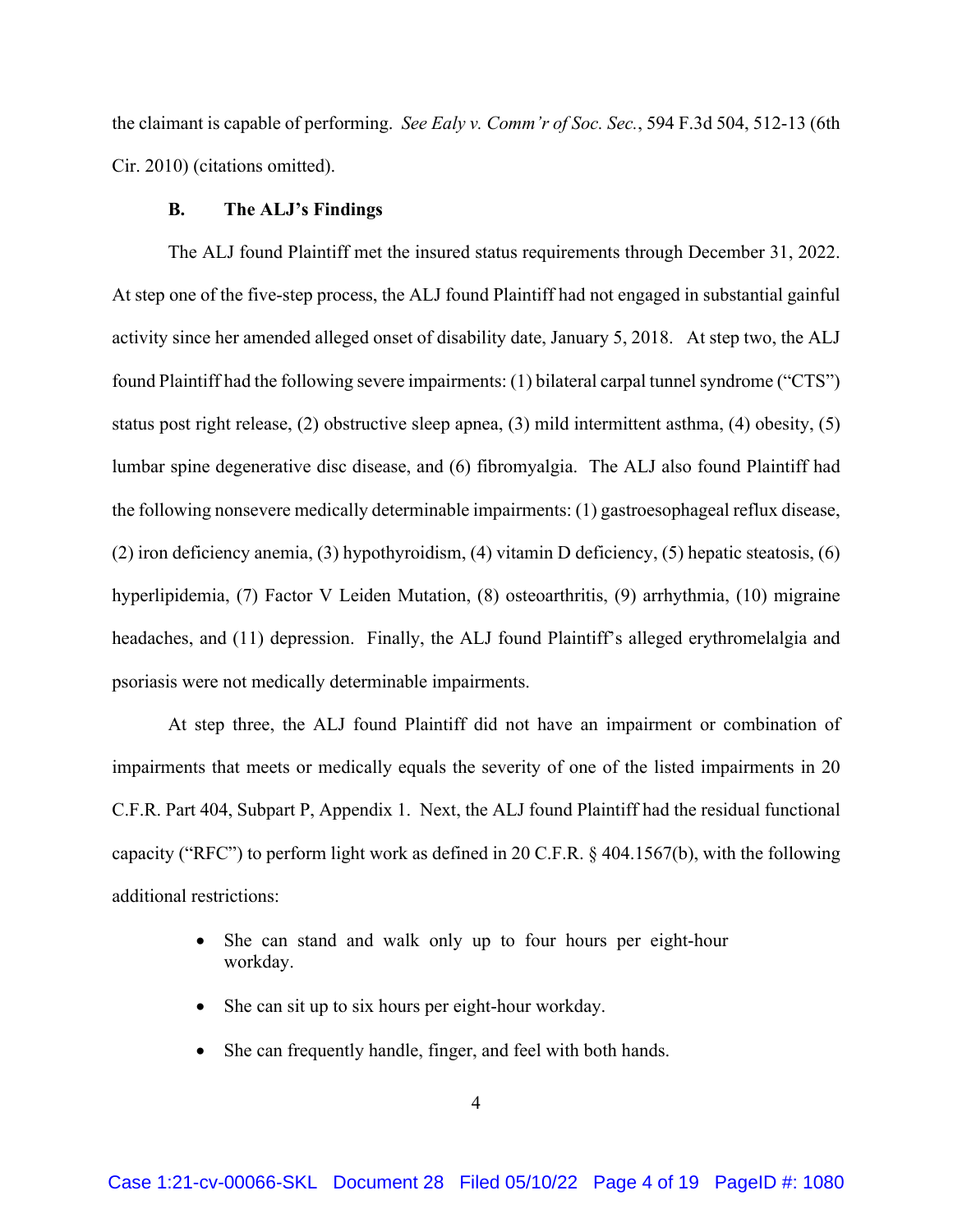- She can frequently climb ramps and stairs.
- She can frequently stoop, kneel, crouch, and crawl.
- She can only occasionally climb ropes, ladders, and scaffolds.
- She can have only occasional exposure to extreme heat, cold, dust, fumes, odors, gases, and other pulmonary irritants.
- She can have only occasional exposure to hazards, including unprotected heights.

(Tr. 20).

At step four, the ALJ found Plaintiff was capable of performing her past relevant work as an accounts payable/receivable clerk, an insurance clerk, and an office manager, as she actually performed these occupations and how these occupations are generally performed (Tr. 23). The ALJ noted: Plaintiff "is currently limited to a range of light work, and her past work all involves exertional levels of sedentary. Semi-skilled and skilled work are not precluded under her current residual functional capacity." (Tr. 23). The ALJ further noted the postural and environmental limitations in Plaintiff's RFC did not preclude her from performing her past work (Tr. 23).

These findings led to the ALJ's determination that Plaintiff was not under a disability as defined in the Social Security Act at any time between the amended alleged onset date of January 5, 2018, and the date of the decision, November 8, 2019 (Tr. 23).

# **IV. ANALYSIS**

Plaintiff argues the ALJ's decision should be reversed and remanded for further administrative proceedings, "including but not limited to a *de novo* hearing and a new decision." [Doc. 22 at Page ID # 1052]. She contends the "ALJ's RFC determination lacks substantial evidence because she did not properly evaluate the opinion evidence of Terri Brunvoll, DO." [*Id.* at Page ID # 1046].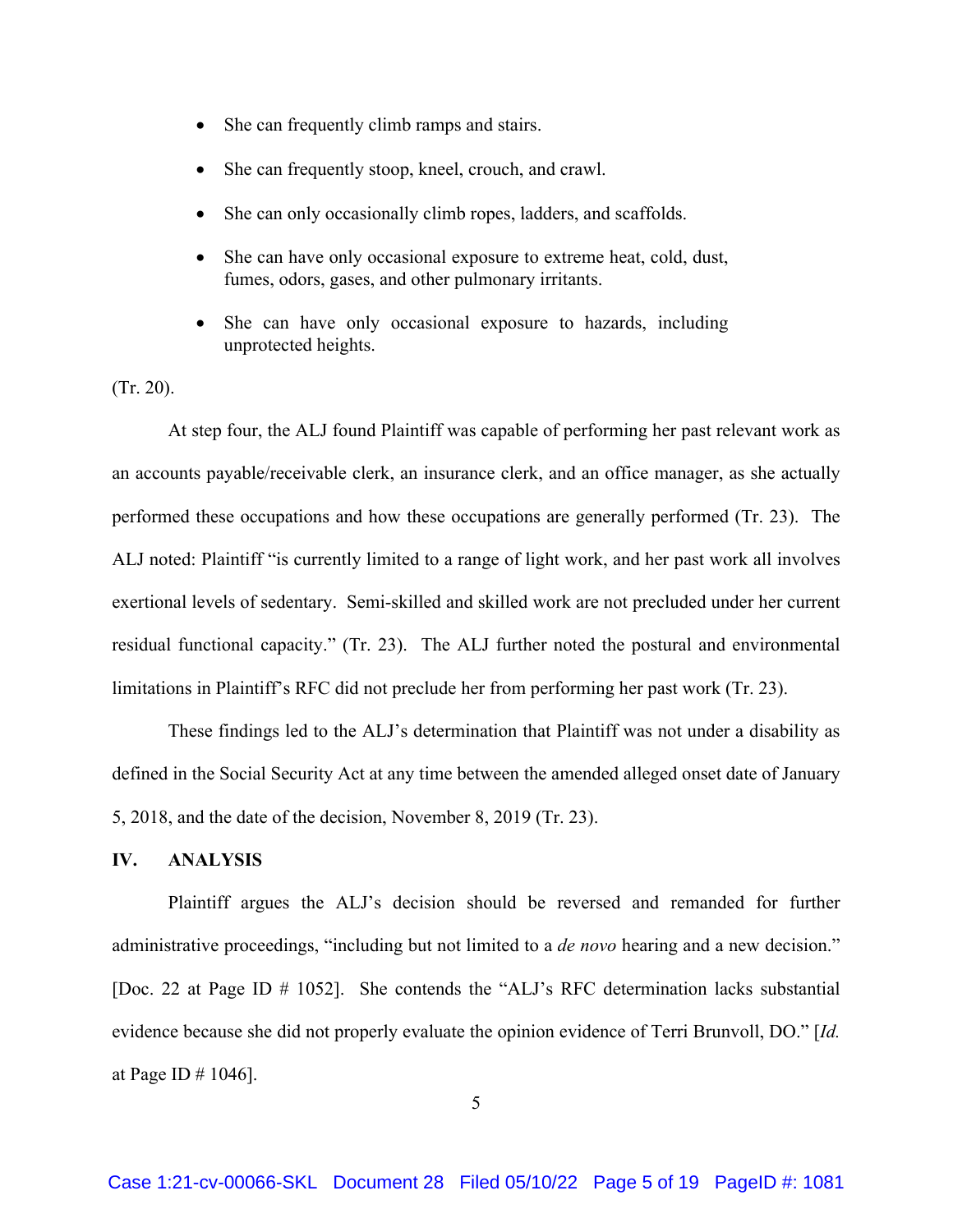#### **A. Standard of Review**

 A court must affirm the Commissioner's decision unless it rests on an incorrect legal standard or is unsupported by substantial evidence. 42 U.S.C. § 405(g); *McClanahan v. Comm'r of Soc. Sec.*, 474 F.3d 830, 833 (6th Cir. 2006) (citations omitted). The United States Supreme Court recently explained that "'substantial evidence' is a 'term of art,'" and "whatever the meaning of 'substantial' in other settings, the threshold for such evidentiary sufficiency is not high." *Biestek v. Berryhill*, 139 S. Ct. 1148, 1154 (2019) (citation omitted). Rather, substantial evidence "means—and means only—'such relevant evidence as a reasonable mind might accept as adequate to support a conclusion.'" *Id.* (citing *Consol. Edison Co. v. NLRB*, 305 U.S. 197, 229 (1938)); *see also McClanahan*, 474 F.3d at 833. Furthermore, the evidence must be "substantial" in light of the record as a whole, "taking into account whatever in the record fairly detracts from its weight." *Garner v. Heckler*, 745 F.2d 383, 388 (6th Cir. 1984) (citations omitted).

 If there is substantial evidence to support the Commissioner's findings, they should be affirmed, even if the court might have decided facts differently, or if substantial evidence would also have supported other findings. *Smith v. Chater*, 99 F.3d 780, 782 (6th Cir. 1996) (citations omitted); *Ross v. Richardson*, 440 F.2d 690, 691 (6th Cir. 1971) (citation omitted). The court may not re-weigh evidence, resolve conflicts in evidence, or decide questions of credibility. *Garner*, 745 F.2d at 387. The substantial evidence standard allows considerable latitude to administrative decision makers because it presupposes "there is a 'zone of choice' within which the Commissioner can act, without the fear of court interference." *McClanahan*, 474 F.3d at 833 (quoting *Buxton v. Halter*, 246 F.3d 762, 772 (6th Cir. 2001)).

The court may consider any evidence in the record, regardless of whether it has been cited by the ALJ. *Heston v. Comm'r of Soc. Sec.*, 245 F.3d 528, 535 (6th Cir. 2001). The court may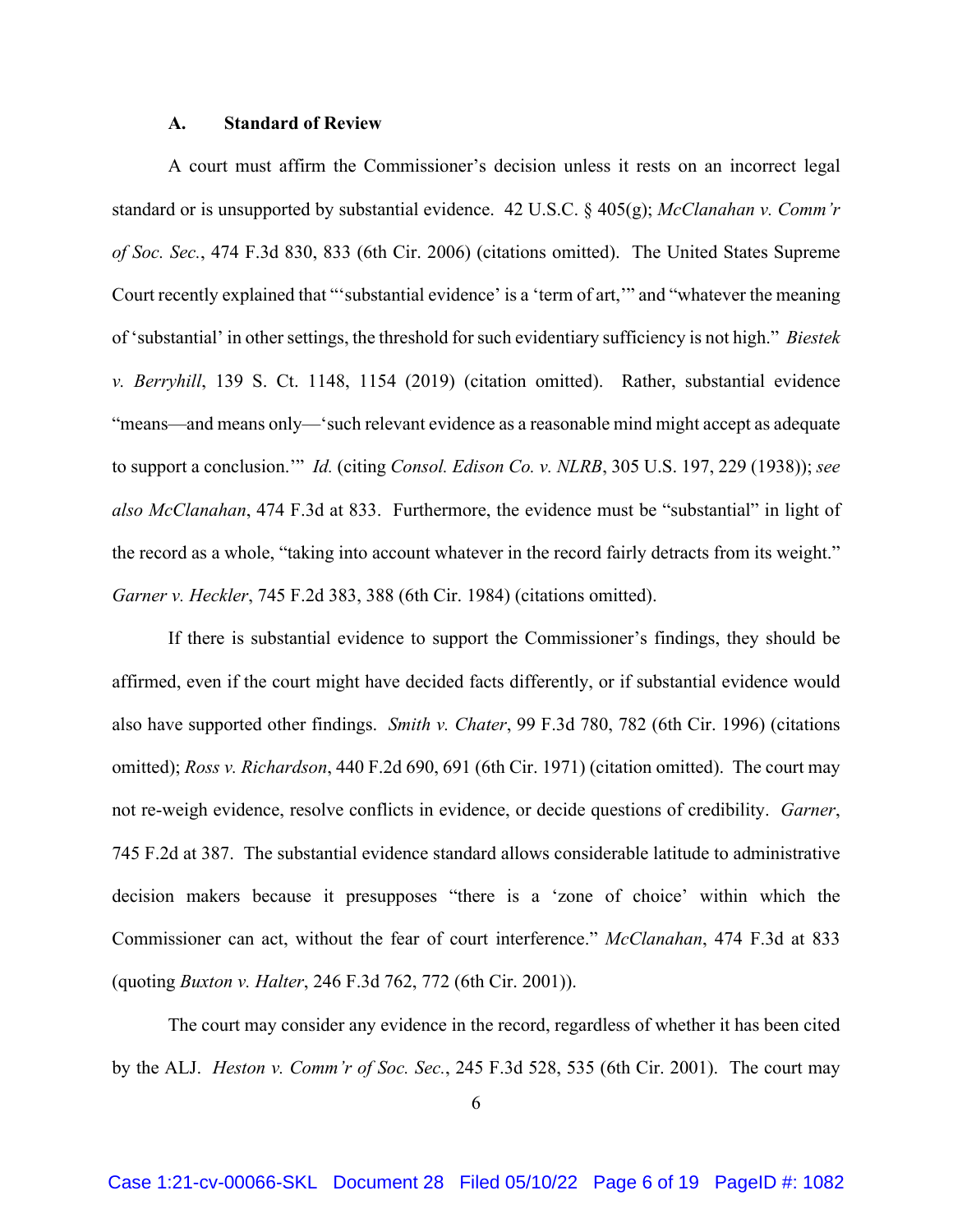not, however, consider any evidence which was not before the ALJ for purposes of substantial evidence review. *Foster v. Halter*, 279 F.3d 348, 357 (6th Cir. 2001). Furthermore, the court is under no obligation to scour the record for errors not identified by the claimant, *Howington v. Astrue*, No. 2:08-CV-189, 2009 WL 2579620, at \*6 (E.D. Tenn. Aug. 18, 2009) (stating that assignments of error not made by claimant were waived), and arguments not raised and supported in more than a perfunctory manner may be deemed waived, *Woods v. Comm'r of Soc. Sec.*, No. 1:08-CV-651, 2009 WL 3153153, at \*7 (W.D. Mich. Sept. 29, 2009) (citing *McPherson v. Kelsey*, 125 F.3d 989, 995-96 (6th Cir. 1997)) (noting that conclusory claims of error without further argument or authority may be considered waived).

# **B. The ALJ's Assessment of Dr. Brunvoll's Opinion**

To assess a claimant's RFC, ALJs are required to consider all of the relevant evidence in a claimant's record, including the medical opinion evidence. *Rudd v. Comm'r of Soc. Sec*., 531 F. App'x 719, 728 (6th Cir. 2013). Plaintiff filed her application for DIB on July 21, 2018. Accordingly, as both parties acknowledge, the applicable regulation is 20 C.F.R. § 404.1520c.<sup>1</sup>

Subsection (a) of 20 C.F.R.§ 404.1520c provides:

(a) How we consider medical opinions and prior administrative medical findings. We will not defer or give any specific evidentiary weight, including controlling weight, to any medical opinion(s) or prior administrative medical finding(s), including those from your medical sources. When a medical source provides one or more medical opinions or prior administrative medical findings, we will consider those medical opinions or prior administrative medical findings from that medical source together using the factors listed in paragraphs  $(c)(1)$  through  $(c)(5)$  of this section, as appropriate. The

<sup>&</sup>lt;sup>1</sup> Applications filed prior to March 27, 2017, were subject to the so-called "treating physician rule," which requires ALJs to "generally give greater deference to the opinions of treating physicians than to the opinions of non-treating physicians." *Blakley v. Comm'r of Soc. Sec.*, 581 F. 3d 399, 406 (6th Cir. 2009). ALJs are no longer required to give special deference to treating physicians, as is reflected in the regulation quoted above.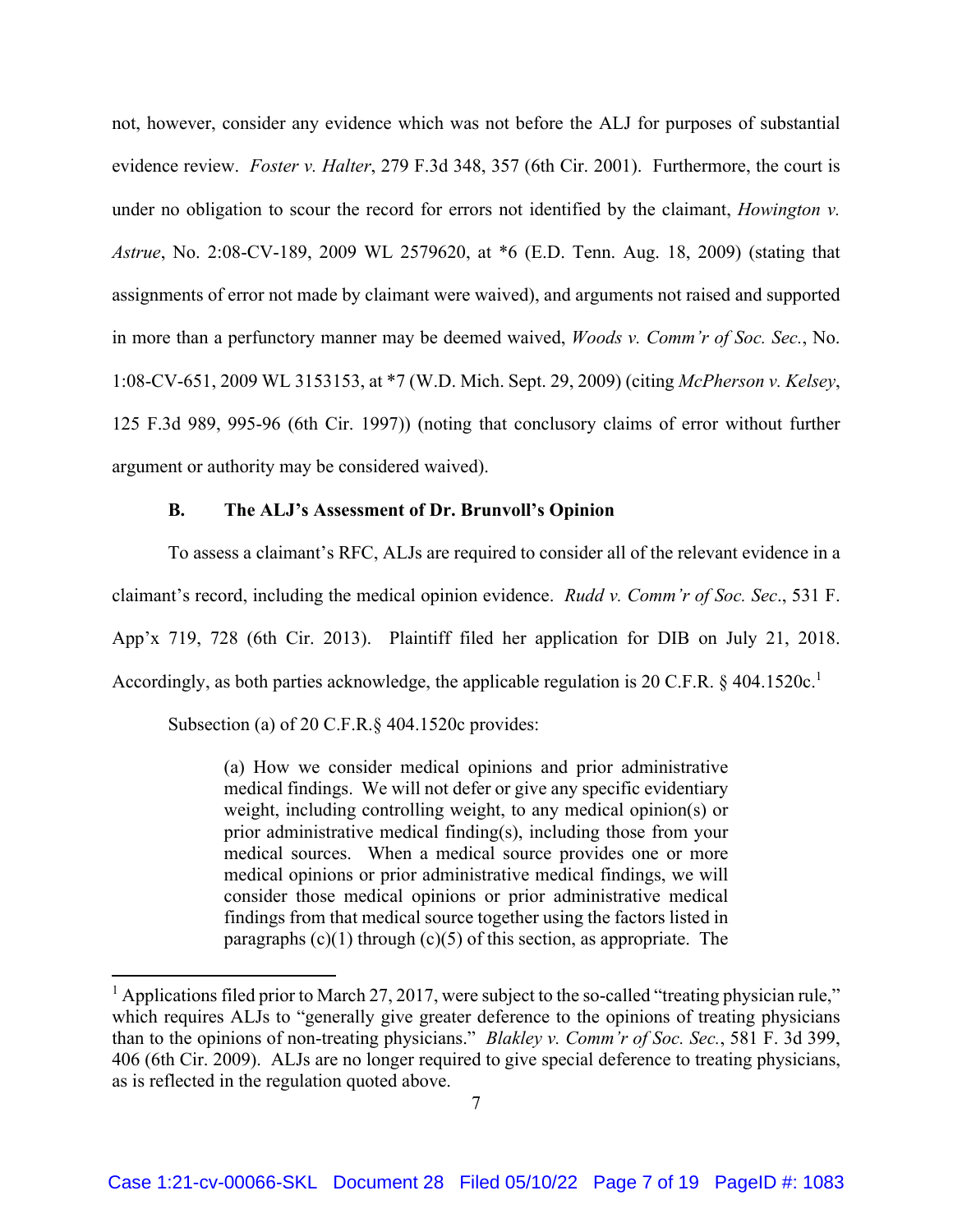most important factors we consider when we evaluate the persuasiveness of medical opinions and prior administrative medical findings are supportability (paragraph  $(c)(1)$  of this section) and consistency (paragraph  $(c)(2)$  of this section). We will articulate how we considered the medical opinions and prior administrative medical findings in your claim according to paragraph (b) of this section.

The regulations explain that, regarding supportability, the "more relevant the objective medical evidence and supporting explanations presented by a medical source are to support his or her medical opinion(s) or prior administrative medical finding(s), the more persuasive the medical opinions or prior administrative medical finding(s) will be." *Id.* § 1520c(c)(1). Regarding consistency, the "more consistent a medical opinion(s) or prior administrative medical finding(s) is with the evidence from other medical sources and nonmedical sources in the claim, the more persuasive the medical opinion(s) or prior administrative medical finding(s) will be." *Id.* §  $1520c(c)(2)$ .

In addition to supportability and consistency, the ALJ is required to consider the source's relationship with the claimant, including the length, frequency, purpose, and extent of the treating relationship, if any; the source's specialization, and other factors, such as the source's familiarity with other evidence in the record and whether the source understands the SSA's policies and evidentiary requirements. *Id.* § 1520c(c). The ALJ is required to explain how they considered supportability and consistency, but not the remaining factors. *Id.*  $\S$  1520c(b)(2).

If a source offers multiple opinions, the ALJ is not required to articulate their assessment of every single medical opinion; rather, they can articulate how they considered all of that source's opinions "in a single analysis." *Id.* § 1520c(b)(1).

8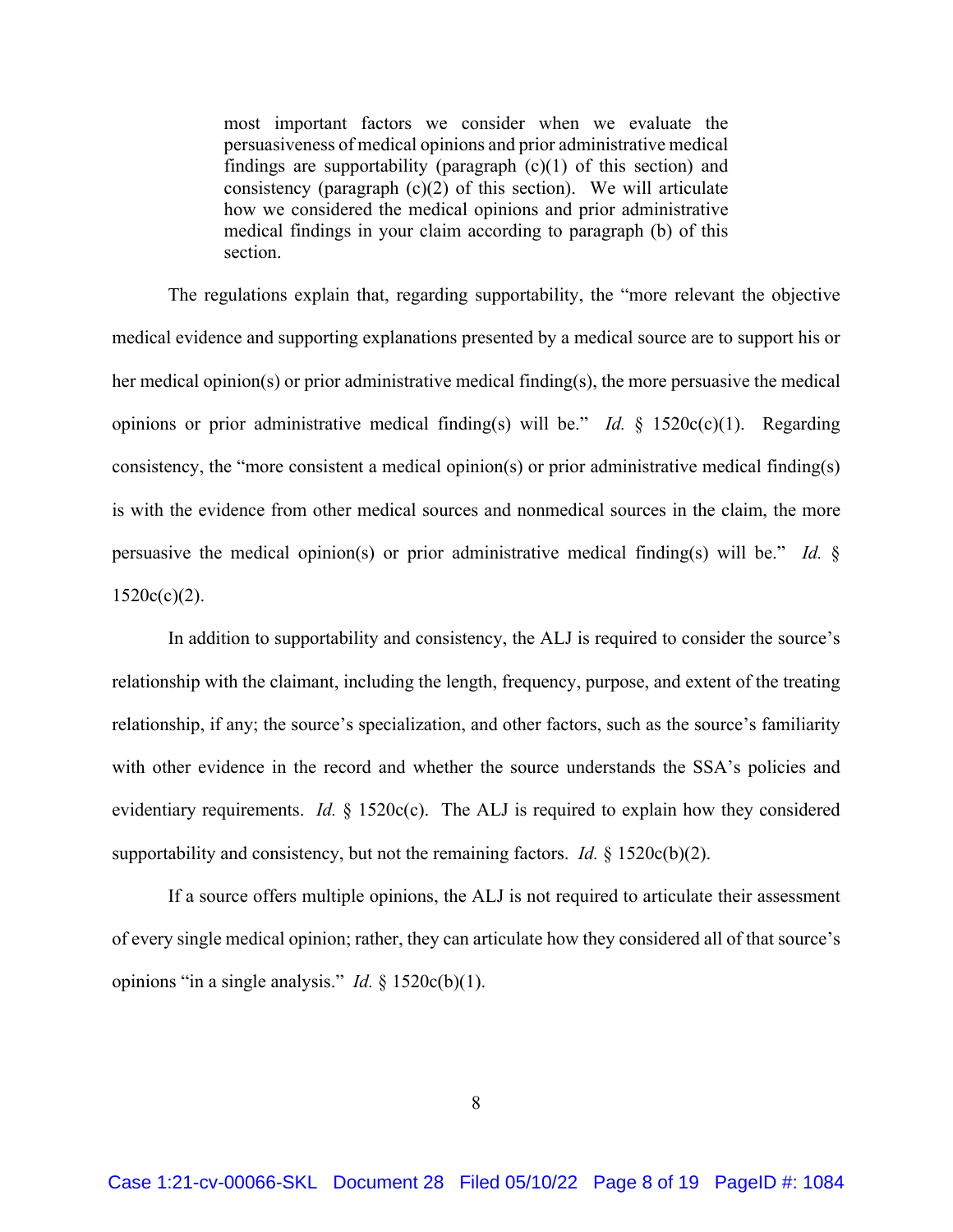Dr. Brunvoll appears to have been a primary care physician for Plaintiff. As mentioned, she offered a medical opinion in June 2019, set forth on a check-mark style form<sup>2</sup> (Tr. 612-14). Regarding Dr. Brunvoll's opinion, the ALJ wrote:

> In June 2019, [Dr. Brunvoll] noted diagnoses for chronic fatigue, OSA, asthma, hypothyroidism, obesity, depression, and fatty liver. She opined the claimant could sit for 2 hours, stand 1 hour, and walk 30 minutes total in a typical workday, occasionally lift 5 to 10 pounds, occasionally bend, push/pull, use hands for gross and fine manipulations. She would need to lie down for 2 hours a day 7 days a week and need to elevate legs 1 hour daily. She opined the claimant would need extra breaks during the workday lasting 2 hours, and limited exposure to humidity, temperature, chemical, fumes, and dust. (Exhibit 16F). This opinion is generally unpersuasive, as it overstates the extent and limiting effects of the claimant's impairments. For example, the limitations on fine and gross manipulations are not supported, as the claimant's motor strength is grossly within normal limits. The diagnosis of chronic fatigue is without laboratory findings, and prior assessment of fibromyalgia showed only a few trigger[] points. Once reflux was better controlled, she reported feeling better and was ready to start the CPAP therapy. (i.e., Exhibits 5F/13, 14; 17F/4, 8).

(Tr. 22).

 The ALJ went on to note that the next month, in July 2019, Plaintiff reported feeling "much better," and the results of an "objective exam" were within normal limits, "including normal musculoskeletal, neurological, pulmonary, and psychiatric exams." (Tr. 22). Plaintiff's provider recommended "regular exercise," which the ALJ observed was "inconsistent with a finding of total disability." (Tr. 22).

 Plaintiff first challenges the ALJ's finding that the "diagnosis of chronic fatigue is without laboratory findings." (Tr. 22). She argues the ALJ "ignored the treating physician's identification

<sup>&</sup>lt;sup>2</sup> The Sixth Circuit has held that a checkmark opinion, unaccompanied by any explanation, is "weak evidence at best' and meets our patently deficient standard." *Hernandez v. Comm'r of Soc. Sec.*, 644 F. App'x 468, 475 (6th Cir. 2016) (citation omitted).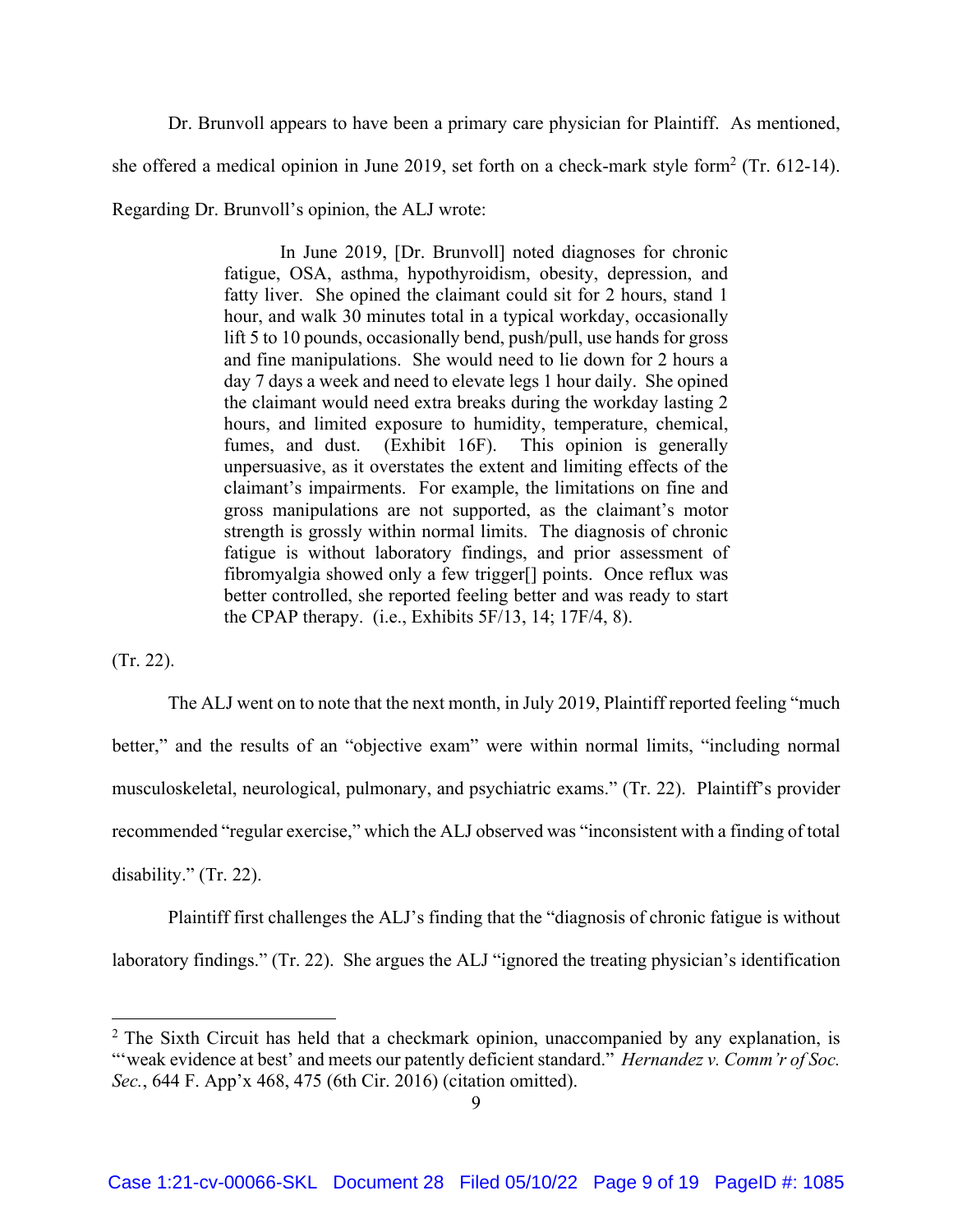of chronic fatigue as the primary diagnosis that prevented the plaintiff from working, despite ample support and consistency with the record<sup>[1]</sup> [Doc. 22 at Page ID # 1049]. According to Plaintiff, "the medical record clearly established that Plaintiff's chronic fatigue diagnosis was undisputed." [*Id.*]. She contends there are "numerous reports from a variety of treating sources going back as far as 2014 diagnosing Plaintiff with fatigue." [*Id.*]. She also cites the fact that the ALJ "acknowledged in her decision that Epstein-Barr testing had been positive for fatigue," and she contends the ALJ "readily accepted during the September 2019 hearing that Plaintiff's fatigue was related to her Epstein-Barr infection, the lab data for which was available to the ALJ in the record." [*Id.* (citing Tr. 40, 370-71)]. In light of these items in the record, Plaintiff argues, it is "apparent" that the ALJ's rejection of Dr. Brunvoll's opinion was based on nothing more than the ALJ's own failure to properly review the evidence." [*Id.*].

 When asked to "briefly stated your patient's impairments," Dr. Brunvoll listed "chronic fatigue, obst. sleep apnea, asthma, hypothyroidism, obesity, depression, fatty liver." (Tr. 612). She then opined as to Plaintiff's limitations, and when asked to identify the "Diagnostic, laboratory, clinical, or other findings that support the above limitations," Dr. Brunvoll listed "sleep study, pulmonary [illegible], Liver uls<sup>33</sup> (Tr. 612). The Court also notes that the EBV test results state that they are "*Suggestive* of a *past* Epstein-Barr virus infection. In infants, a similar pattern may occur as a result of passive maternal transfer of antibody." (Tr. 371 (emphasis added)). This one test result notation is hardly as definitive as Plaintiff would suggest, and Plaintiff does not cite to any further test results regarding her possible past EBV. *See McGrew v. Comm'r of Soc. Sec.*, 343 F. App'x 26, 32-33 (6th Cir. 2009) (discussing claimant who tested positive for EBV "several

 $3$  The nature of these diagnostic tests is not clear; however, Plaintiff does not argue the EBV results came from any of the three tests Dr. Brunvoll identified.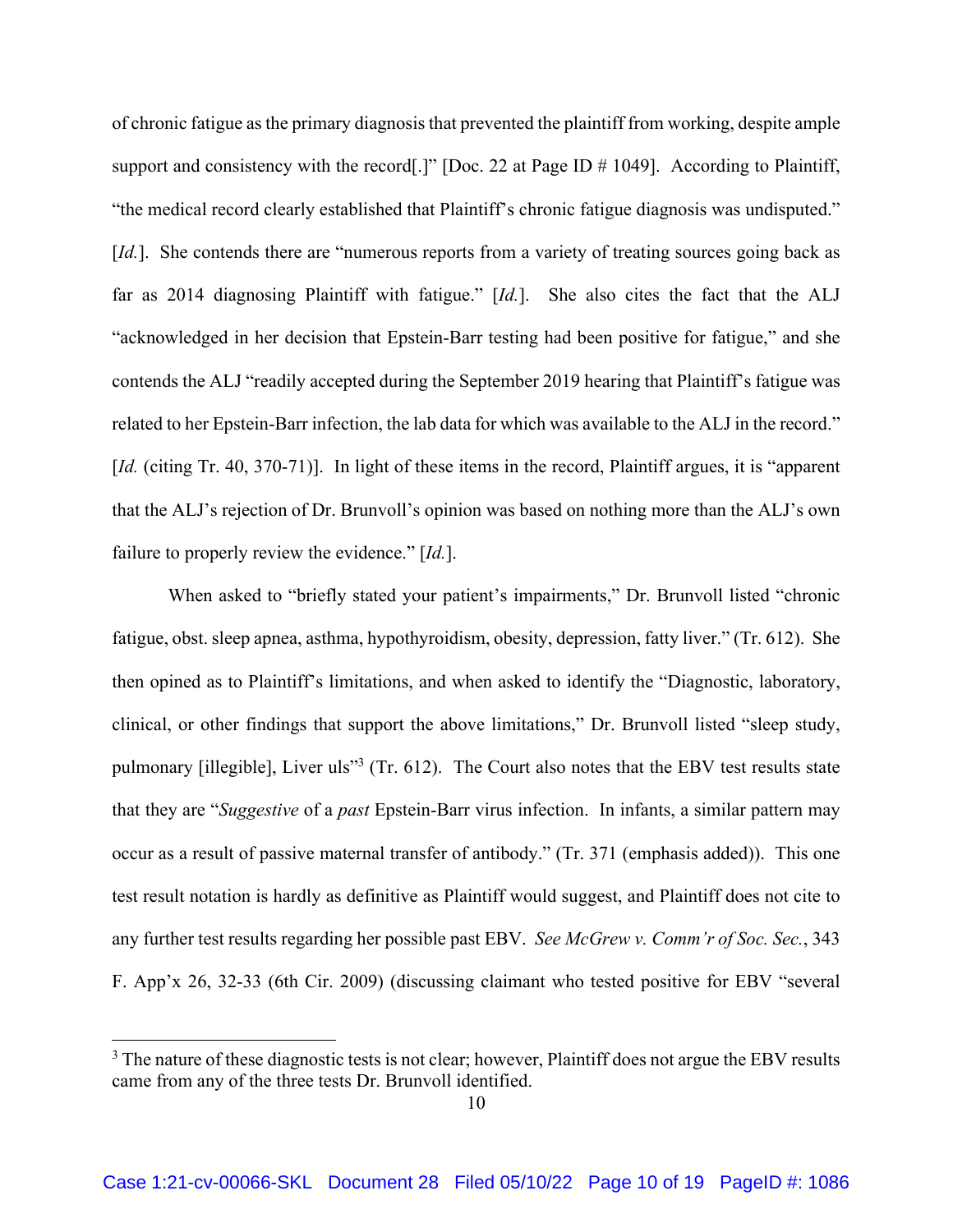years before her work injury," but finding no error with the ALJ's consideration of EBV and chronic fatigue symptoms, noting that subsequent evidence "ruled out" EBV). On the third page of the checkmark form opinion, Dr. Brunvoll did check a box indicating that her opinion "is supported by taking proper medical history, physical exams, and clinical observations, although the record of such is sufficient to support my opinion." (Tr. 614). However, she declined to check the box that would indicate there was any "objective evidence" to support her opinion, nor did she mention the 2014 EBV test results at any point in her opinion (Tr. 614).

 Plaintiff is correct that there are references in the record to her fatigue or chronic fatigue. However, with one exception addressed below, none appear to refer to the EBV test results. The Court acknowledges that EBV and "chronic fatigue syndrome" are "sometimes referred to synonymously." *Cohen v. Sec'y of Health & Human Servs.*, 964 F.2d 524, 529 (6th Cir. 1992). However, the medical records concerning Plaintiff's fatigue are likewise not as definitive as Plaintiff would suggest. For example, a provider in April 2015 listed "Fatigue" as a "Diagnosis" (Tr. 331), but Plaintiff's "Review of Systems" from that same visit states that Plaintiff denied experiencing any fatigue (Tr. 328). Plaintiff also denied experiencing fatigue during the September 2015, December 2015, and January 2016 appointments Plaintiff cites in her brief (Tr. 341, 345, 349) among others, including appointments as late as December 2018 (Tr. 896). Some of the records describe "Malaise and Fatigue" as a "finding" rather than a diagnosed "disorder" (*see* Tr. 341). In August 2016 (one of the appointments Plaintiff cites), Plaintiff did report that she felt "sleepy during the day." (Tr. 350). However, the record of that visit plainly reflects that this was due to the fact that Plaintiff was taking Benadryl (Tr. 350). In May 2017, Plaintiff sought treatment for congestion, and at that time, she informed her provider that she "has a history of Epstein Barr virus and that it tends to flare up when she gets sick." (Tr. 415). She reported that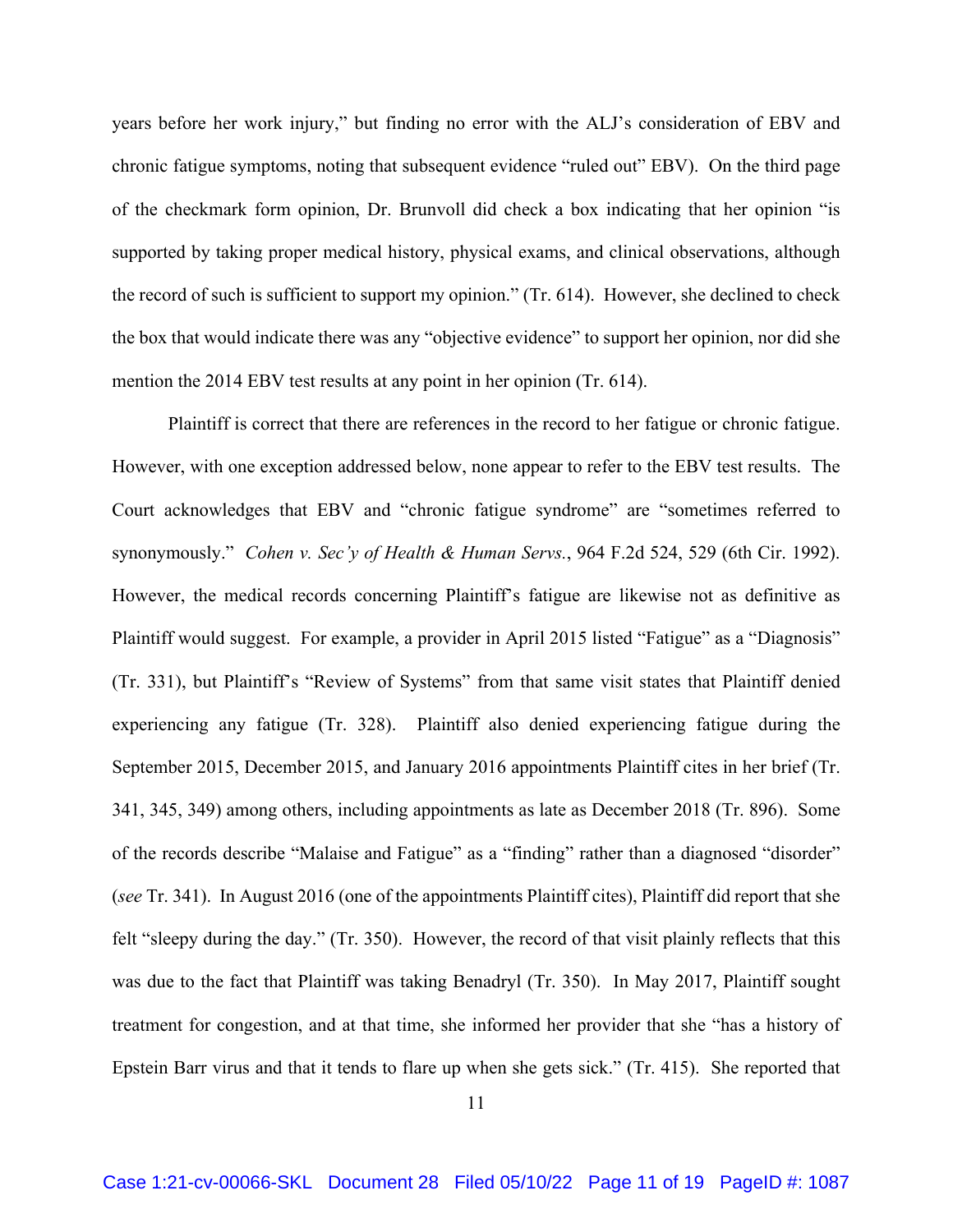she was experiencing fatigue at that time (Tr. 416). However, by her next appointment in October 2017, Plaintiff was not experiencing fatigue (Tr. 420).

 Plaintiff told Dr. Brunvoll in May 2018 that she "has had chronic fatigue for 28 years," and she "has been everywhere, to different doctors, all tests come up negative." (Tr. 482). *See* Social Security Ruling ("SSR") 99-2P, 1999 WL 271569, at \*1 (SSA Apr. 30, 1999) (noting that chronic fatigue syndrome must be "of new or definite onset (i.e., has not been lifelong)"). Dr. Brunvoll noted, "We did find underactive thyroid on the lab tests so that will hopefully make you feel better. Vit D is very low do begin Max D3 10,000 units three times per week for 4 weeks and then twice per week. The rest of her labs were *normal* . . . ." (Tr. 484 (emphasis added)). Dr. Brunvoll noted again in September 2018 that Plaintiff has reported chronic fatigue for 28 years, elaborating that "no one can figure it out." (Tr. 936, 939). Finally, as Plaintiff notes, the following exchange occurred during the administrative hearing before the ALJ:

- ALJ: And, I saw, I believe there was reference to Epstein Barr chronic fatigue syndrome. Have you tested positive for Epstein-Barr?
- P: Yes, Ma'am.
- ALJ: And has anybody definitively diagnosed chronic fatigue syndrome?
- P: I think possibly Dr. Tenny did. I know we've talked about it and they say they suspect that that's the case. They also suspected fibromyalgia but I was atypical so everything they've tried to diagnose they suspect autoimmune but by the time I get to the doctor it shows negative on the tests so that's what we're still chasing.

 $(Tr. 40-41)$ .

The ALJ addressed some but not all of the records Plaintiff cites, and the Court notes the

ALJ is "not required to discuss all of the relevant evidence in the record," so long as they consider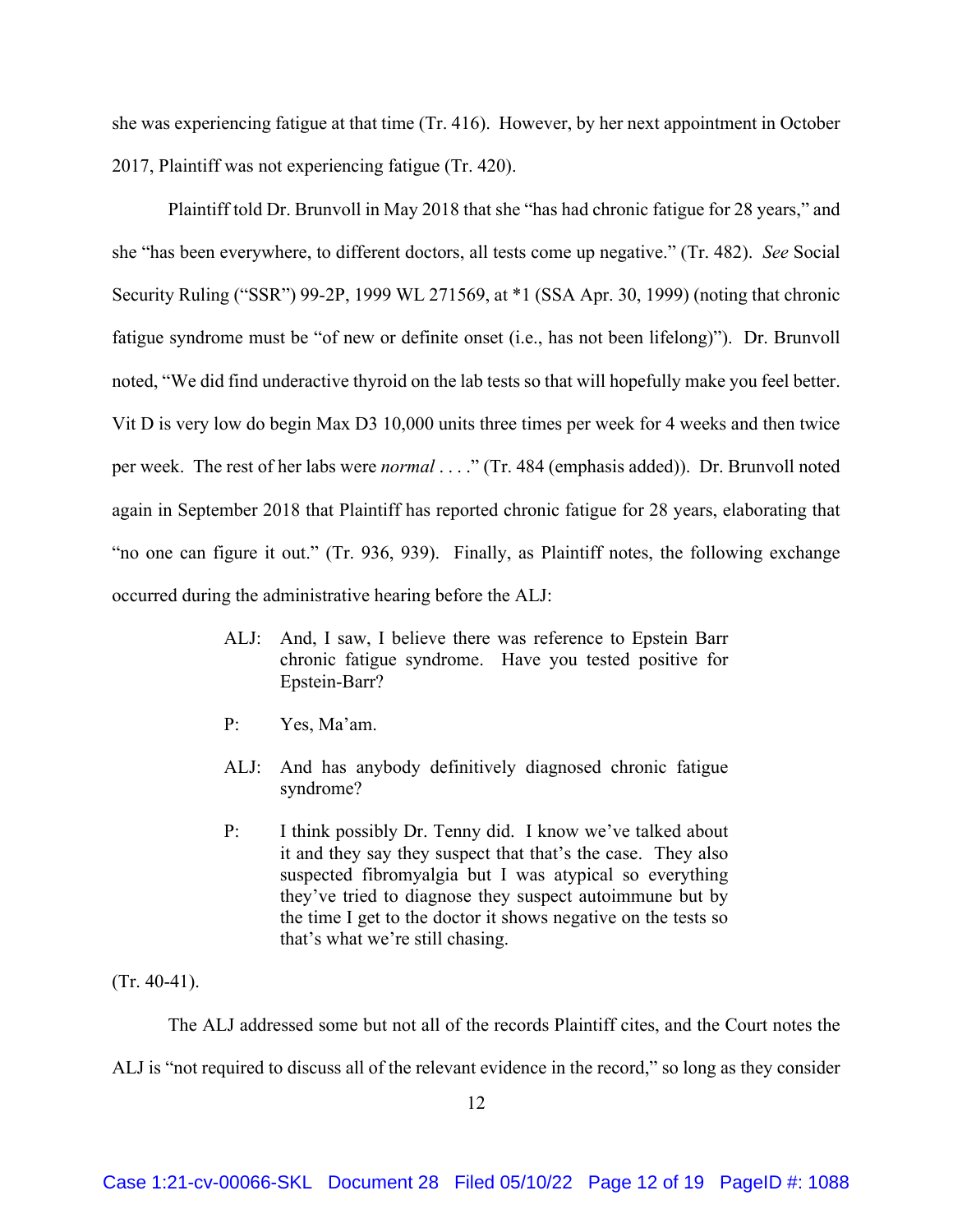the evidence as a whole "and reach a reasoned conclusion." *Ricci v. Berryhill*, No. 3:16-CV-651- HBG, 2017 WL 5985801, at \*5 (E.D. Tenn. Dec. 1, 2017) (quoting *Dycus v. Astrue*, No. 3:12-CV-78, 2012 WL 4215829, at \*7 (E.D. Tenn. Aug. 30, 2012), *adopted*, 2012 WL 4172138 (E.D. Tenn. Sept. 18, 2012)); *Boseley v. Comm'r of Soc. Sec*., 397 F. App'x 195, 199 (6th Cir. 2010)). Regardless, considering all of the evidence mentioned above, the existence of the EBV test results does not establish any harmful error in the ALJ's determination that the "diagnosis of chronic fatigue is without *laboratory* findings," nor does it call into question the ALJ's decision not to fully credit Dr. Brunvoll's opinion (Tr. 22 (emphasis added)).

 Notably, while the ALJ stated that the "diagnosis of chronic fatigue is without laboratory findings, and prior assessment of fibromyalgia showed only a few trigger[] points," the ALJ did not state that Plaintiff had never been diagnosed with fatigue or chronic fatigue or that Plaintiff did not have a history of reporting fatigue symptoms to her providers. But "disability is determined by the functional limitations imposed by a condition, not the mere diagnosis of it." *Hill v. Comm'r of Soc. Sec.*, 560 F. App'x 547, 551 (6th Cir. 2014). Here, the ALJ did adequately address the functional limitations imposed by Plaintiff's fatigue. Indeed, the ALJ rejected the opinion of the State agency consultant Thomas Thrush, M.D., who opined Plaintiff was capable of performing medium exertional level work with no environmental limits (Tr. 23). The ALJ specifically noted that limiting Plaintiff to light work affords her "any benefit of the doubt" concerning her symptoms (which would include fatigue as the ALJ recognized), and further that despite Plaintiff's "reports of any inability to continue working due to fatigue, she did so for an extended period with work characterized within the sedentary exertion range." (Tr. 23).

 Much of the foregoing discussion addresses the supportability and consistency factors the ALJ is required to discuss with regard to Plaintiff's alleged fatigue, and the Court finds the ALJ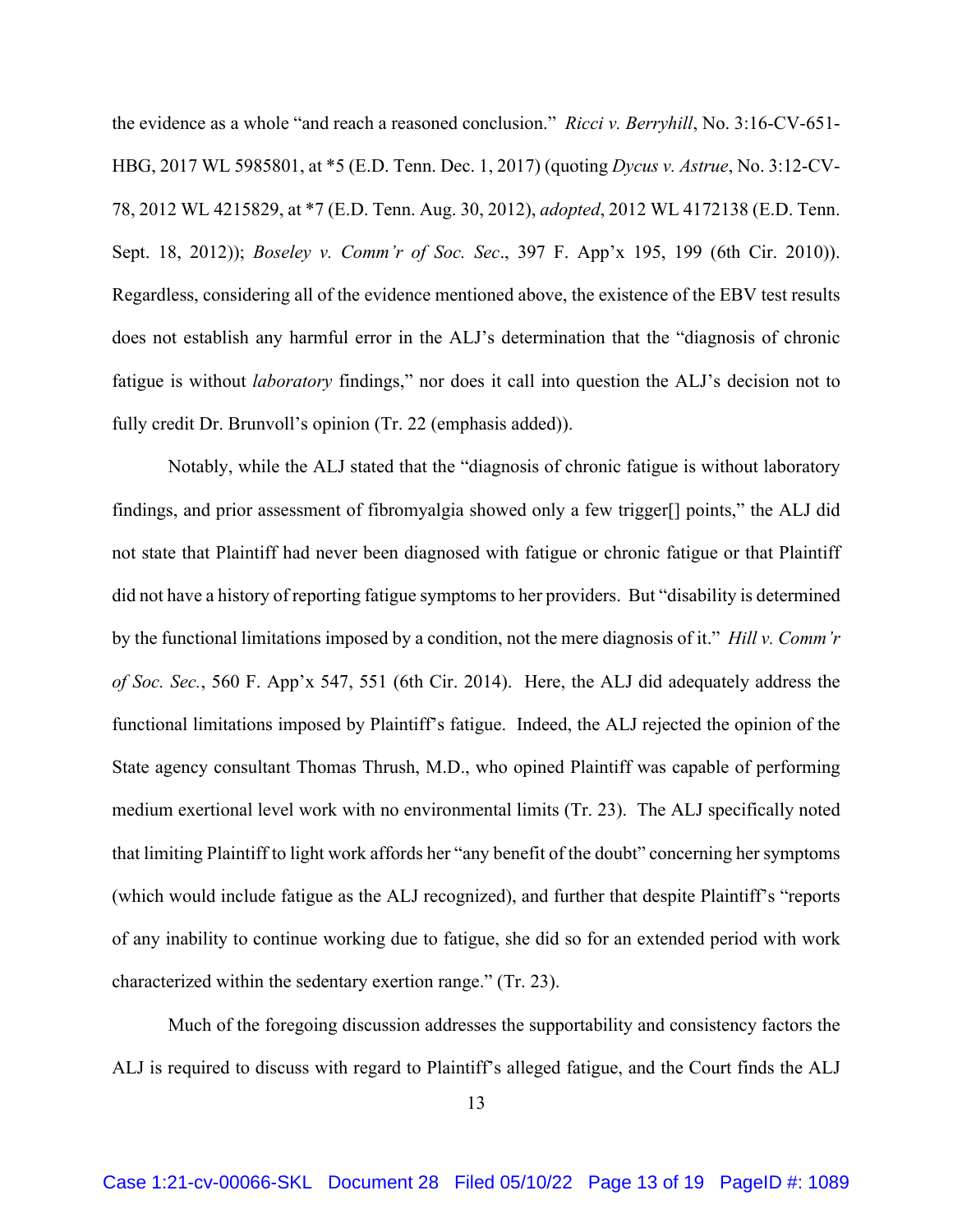did fulfill the ALJ's obligation under the regulation in that regard. In addition to the foregoing, the Court notes the ALJ found the opinion of State agency consultant Tonia Jackson, M.D., to be persuasive (Tr. 23). Dr. Jackson found Plaintiff could perform a reduced range of light work with only normal breaks—including standing up to four hours per day, sitting up to six hours per day, occasionally carrying up to 20 pounds and frequently carrying up to 10 pounds (Tr. 81-82). The ALJ also cited numerous normal exam findings regarding Plaintiff's physical and mental status, including normal mood and affect in January, September, and October 2018 (Tr. 21-22); normal musculoskeletal exam findings in October 2018 (Tr. 22); negative findings for arthralgias (joint pain), back pain, joint swelling, and myalgias (muscle pain) in November 2018 (Tr. 22); normal findings on musculoskeletal, neurological, pulmonary, and psychiatric exams in July 2019 (Tr. 22); recommendation of exercise in July 2019 (Tr. 22); and at step two of the five-step analysis, the ALJ discussed Plaintiff's documented abilities to "provide information about her health, describe her prior work history, follow instructions from healthcare providers, comply with treatment," as well as her ability to "handle her own medical care," maintain appropriate hygiene, "get along with caregivers," and appear pleasant, cooperative, and comfortable at her appointments with providers (Tr. 18). The ALJ Also explicitly found Plaintiff had only mild limitations in her ability to understand, remember, or apply information, which Plaintiff does not challenge (Tr. 18). To the extent Plaintiff relates her fatigue to her fibromyalgia, the ALJ specifically mentioned that in June 2018, Plaintiff was "tender at only a few of the fibromyalgia points." (Tr. 21).

 Plaintiff cites one unpublished case from 2013 from the Southern District of Ohio, *Donges v. Commissioner of Social Security*, No. 1:12-cv-314, 2013 WL 3148259 (S.D. Ohio June 19, 2013), *adopted*, 2013 WL 3819748 (S.D. Ohio July 23, 2013). The Commissioner does not address *Donges* in her brief [*see* Doc. 27]. Nevertheless, *Donges* is distinguishable and its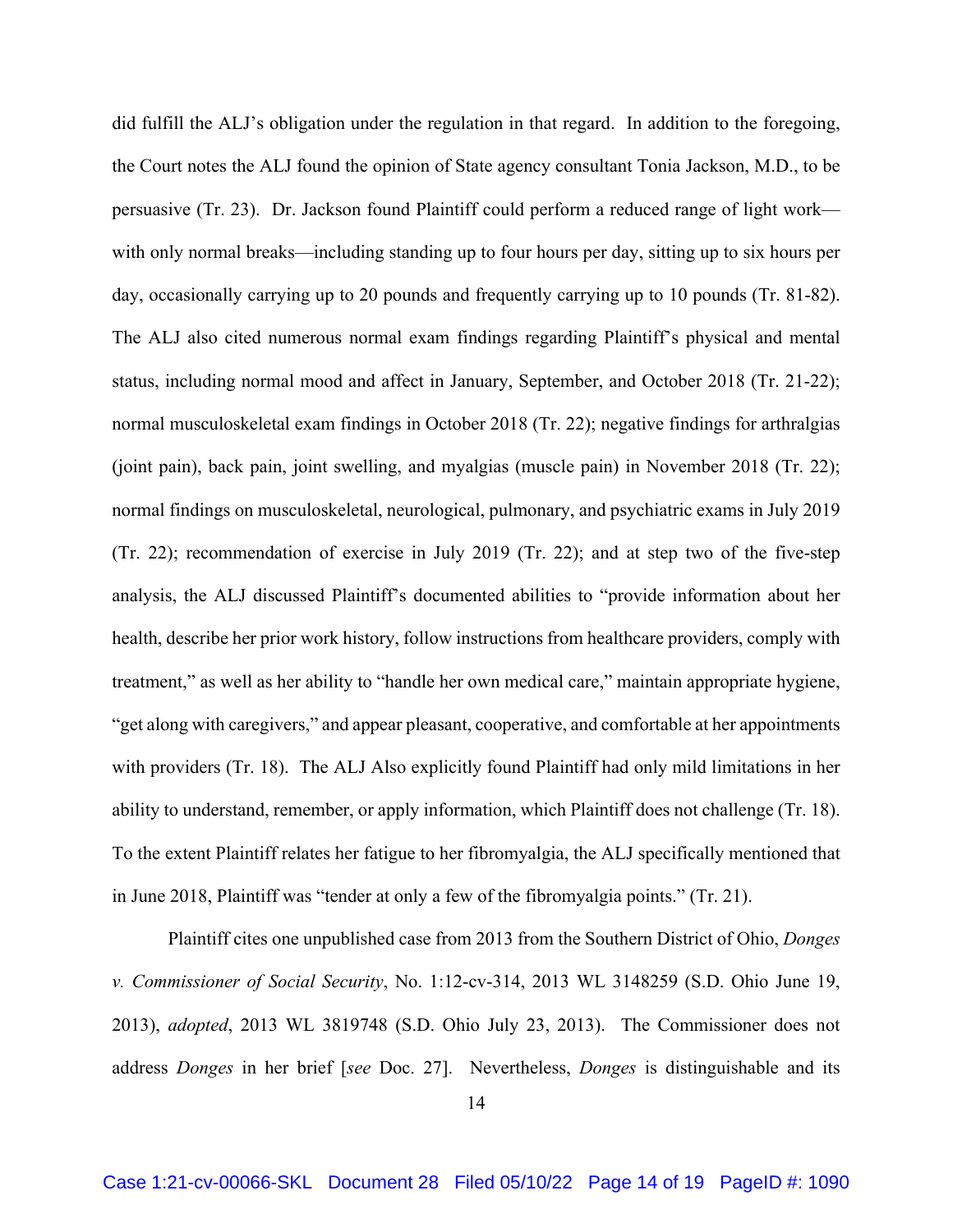reasoning is not persuasive in the context of this case. First, *Donges* was decided under the prior regulations and involved application of the treating physician rule, meaning the ALJ in that case was *required* to give *controlling weight* to the medical opinion at issue. 2013 WL 3148259, at \*3- 4. The claimant's treating physician diagnosed her with EBV and specifically with chronic fatigue syndrome. *Id.* at \*4-5. In finding the ALJ erred by rejecting the treating physician's opinion regarding the claimant's functional limitations, the court noted that the "treatment records of treating and examining physicians subsequent to Dr. Nadal confirm plaintiff continued to suffer from . . . chronic Epstein-Barr virus (EBV) infection . . . on an ongoing basis." *Id.* at \*5. Moreover, the treating physician's "report and treatment records reflect the association between plaintiff's chronic fatigue and elevated EBV." *Id.* As set forth above, the facts of the instant case differ.

Plaintiff also challenges the ALJ's consideration of Dr. Brunvoll's opinion regarding Plaintiff's limitations in fine and gross manipulation. As quoted above, the ALJ expressly found Dr. Brunvoll's assigned limitations on fine and gross manipulation were not supported because Plaintiff's "motor strength is grossly within normal limits." (Tr. 22). Plaintiff argues the ALJ engaged in "cherry picking evidence to support a finding of non-disability," and that it was error for the ALJ to "focus<sup>[]</sup> on a singular finding of normal motor strength." [Doc. 22 at Page ID  $#$ 1050]. Plaintiff cites to treatment records from Brian Smith, M.D.'s office, including notes that Plaintiff reported bilateral hand pain, numbness, and tingling on January 22, 2018 (Tr. 605-06). During that same visit, Dr. Smith diagnosed severe CTS in Plaintiff's right hand and mild on the left, as confirmed by a nerve conduction study (Tr. 607). However, Plaintiff acknowledges this evidence predates a right hand carpal tunnel release and a left hand carpal tunnel injection on January 30, 2018 (Tr. 596). The record reflects Plaintiff experienced improvement in both hands after the procedures (Tr. 598).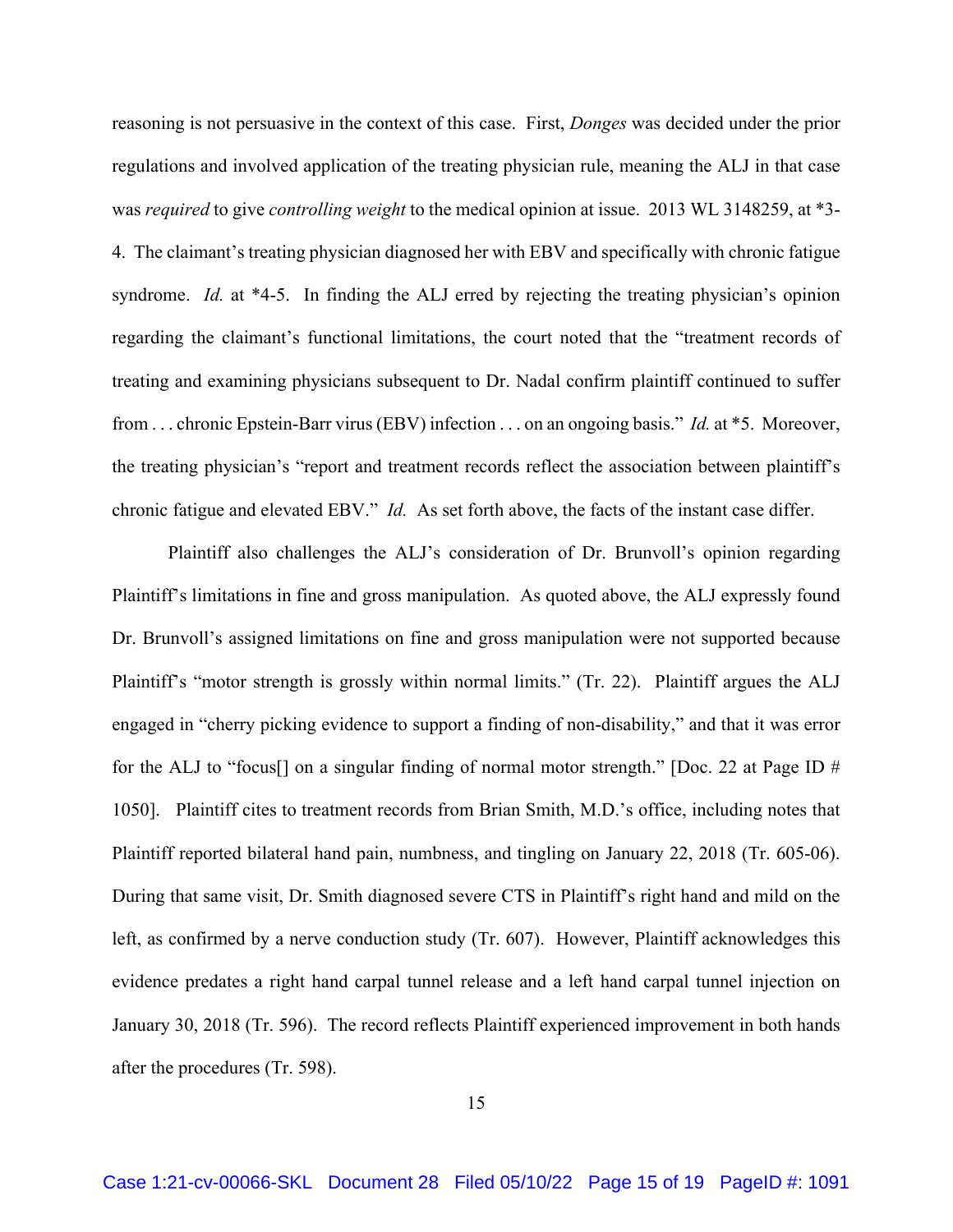Plaintiff contends the ALJ's failure to specifically discuss the initial diagnoses indicates she "ignored" this evidence, but a reasonable interpretation is that the ALJ simply chose to focus the written decision on the status of Plaintiff's CTS after the procedures., because that time period is more pertinent to her claim. Further, Dr. Brunvoll offered her opinion in June 2019, making Plaintiff's status after the procedures more relevant to her analysis.<sup>4</sup> Indeed, Dr. Brunvoll did not even refer to Plaintiff's CTS in her opinion or list it as one of Plaintiff's impairments.

Plaintiff also contends the ALJ ignored her testimony from the September 2019 hearing indicating that she still experiences pain and numbness in her hands (Tr. 49; *see also* Doc. 22 at Page ID # 1050). True, the ALJ did not expressly discuss this particular testimony. However, the ALJ did cite to the hearing testimony, indicating she considered it, and the ALJ discussed Plaintiff's subjective allegations, finding them not entirely consistent with the objective evidence in the record. The objective evidence includes the post-procedure findings by Dr. Smith, indicating that Plaintiff's condition improved after the procedures, and that in her follow-up appointment, she could make a full fist and satisfactorily perform other hand tests, as the ALJ noted (Tr. 21, 598). The "Discussion Notes" from the appointment state:

> The sutures were removed today on the right. . . She will wear the split at night and during at risk activities. She was cautioned against overuse of the right hand over the next 3-4 weeks. We will see her back in 3-4 weeks and hopefully let her go unrestricted on the right.

(Tr. 599). Plaintiff does not cite to any subsequent records showing any concerns from Dr. Smith. Moreover, State agency consultant Dr. Jackson found Plaintiff had no limitations in manipulating in February 2019 (Tr. 82), and the ALJ found Dr. Jackson's opinions "persuasive,"

<sup>&</sup>lt;sup>4</sup> Plaintiff does not argue she is entitled to an award for any closed period of time prior to her carpal tunnel procedures.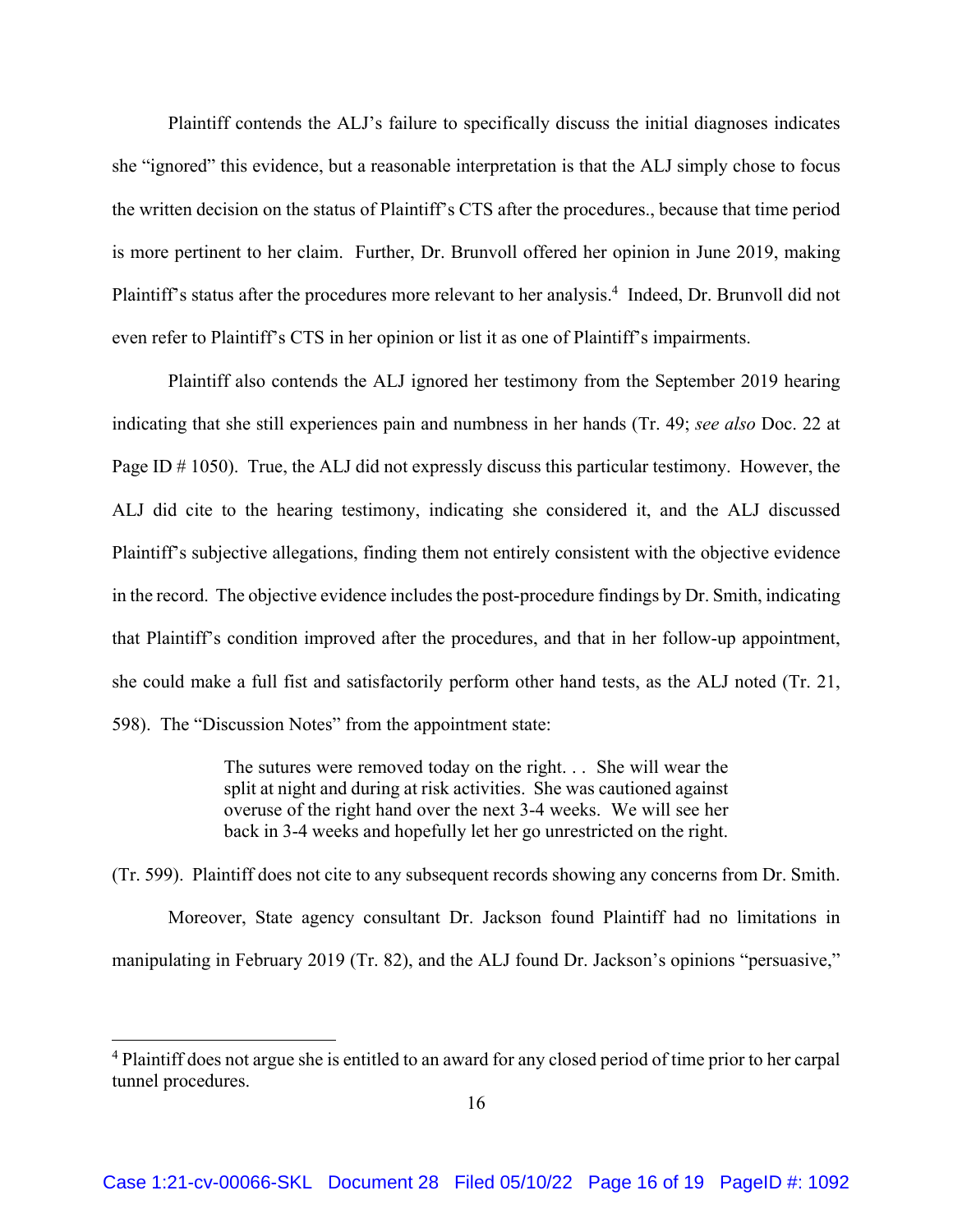noting they are "supported by the totality of the objective record." (Tr. 22). As such, the Court concludes Plaintiff has failed to show ALJ mischaracterized the relevant treatment notes, overlooked or ignored contrary lines of evidence, or otherwise "cherry-picked select portions of the record." *Gentry v. Comm'r of Soc. Sec.*, 741 F.3d 708, 723-24 (6th Cir. 2014) (finding error where the ALJ failed to address "portions of the record, including the evidence of a continuing illness that was not resolved despite use of increasingly serious and dangerous medications").

 The ALJ's decision in this case demonstrates that the ALJ considered the factors of supportability and consistency in evaluating Dr. Brunvoll's opinion in the context of the record as a whole, and ultimately reached a reasoned conclusion regarding Plaintiff's RFC. The ALJ's articulation is sufficient to allow the Court to review the ALJ's evaluation of these factors and to determine that the ALJ's evaluation and decision is supported by substantial evidence. The decision reflects a "logical bridge between the evidence and the conclusion that the claimant is not disabled." *Gilliam v. Astrue*, No. 2:10-CV-017, 2010 WL 2837260, at \*3 (E.D. Tenn. July 19, 2010) (citation omitted).

In sum, because the ALJ had "the enormous task of making sense of the record, reconciling conflicting medical opinions and evidence, and weighing the credibility of [Plaintiff's] subjective complaints," this Court's review is limited to whether the ALJ relied on evidence that "a reasonable mind might accept as adequate to support a conclusion." *Johnson v. Comm'r of Soc. Sec.*, No. 21- 1384, 2022 WL 740692, at \*2 (6th Cir. Jan. 4, 2022) (quoting *Biestek*, 139 S. Ct. at 1154). In assessing Plaintiff's RFC, the ALJ explained the evidence that supported her conclusion and why she considered certain evidence less persuasive, and the Court finds the ALJ's findings and conclusions are adequately supported. Plaintiff cites to evidence in the record to support her position, but that is insufficient given the standard of review. *See Schmiedebusch*, 536 F. App'x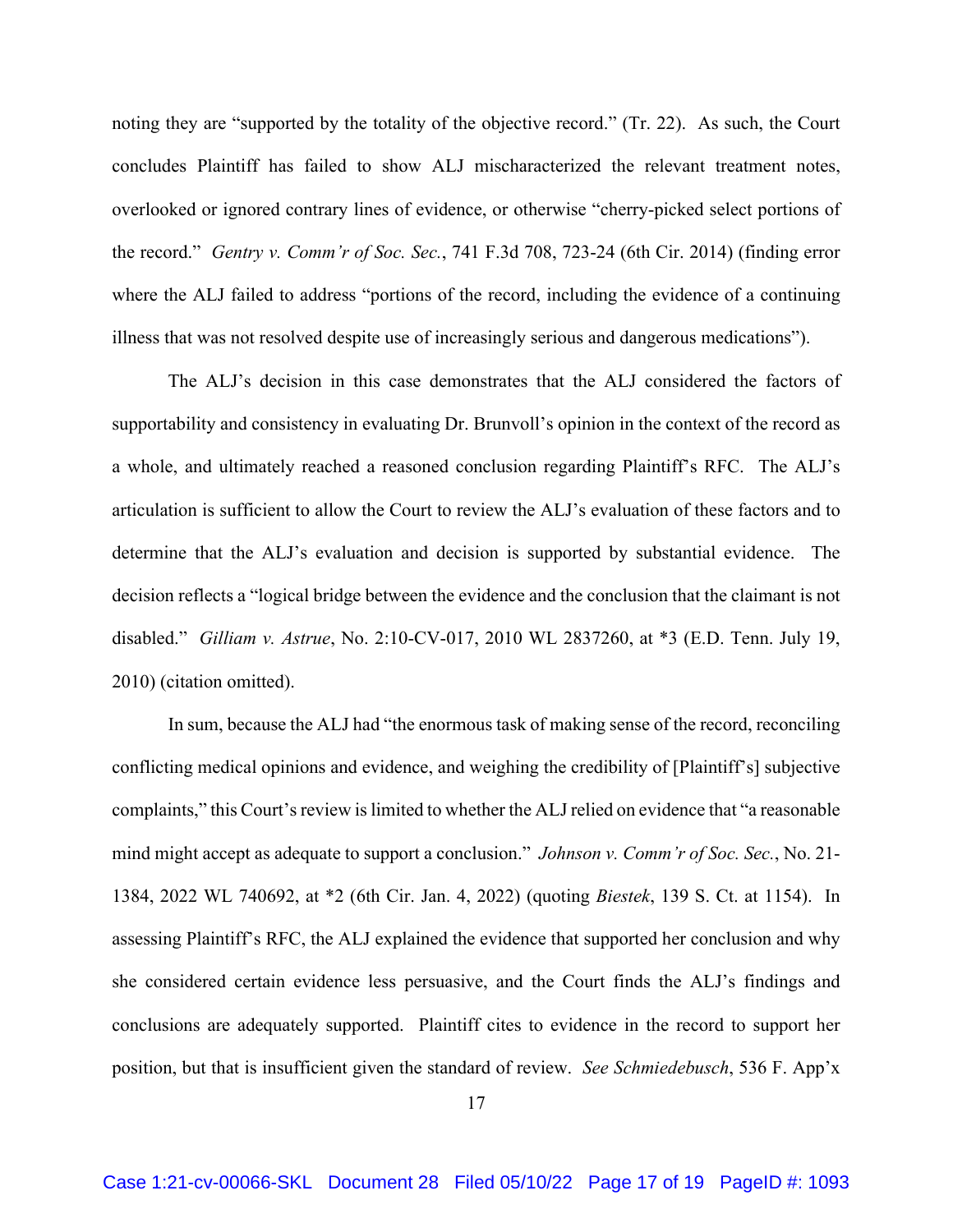at 646 ("The findings of the Commissioner are not subject to reversal merely because there exists in the record substantial evidence to support a different conclusion . . . ." (citation omitted).

 As the Commissioner notes in her brief, Plaintiff does not make any developed argument concerning mental limitations related to her depression, which the ALJ found to be a nonsevere impairment.

Finallt, as the Commissioner also notes in her brief, Plaintiff set forth in her complaint a constitutional claim pursuant to *Seila Law LLC v. Consumer Financial Protection Bureau*, 140 S. Ct. 2183 (2020) [*see* Doc. 1 at Page ID # 2]. However, Plaintiff does not address this issue at all in her brief. Accordingly, the Court finds Plaintiff has waived any argument related to these issues and as such, they are not addressed any further herein. *See Frank v. Good Samaritan Hosp. of Cincinnati, LLC*, 843 F. App'x 781, 782 (6th Cir. 2021) ("The district court dismissed [the] suit for negligent destruction of medical records after Frank failed to make any argument that Ohio recognizes such a tort. His brief before us is similarly 'devoid of any legal argument' in that regard. The striking legal emptiness of his brief means that he abandoned the argument . . . ." (citation omitted)); *see also Emerson v. Novartis Pharm. Corp.*, 446 F. App'x 733, 736 (6th Cir. 2011) ("[J]udges are not like pigs, hunting for truffles that might be buried in the record.").

#### **V. CONCLUSION**

For the foregoing reasons, it is **ORDERED** that:

- (1) Plaintiff's motion for summary judgment [Doc. 21] is **DENIED**;
- (2) the Commissioner's motion for summary judgment [Doc. 26] is **GRANTED**; and